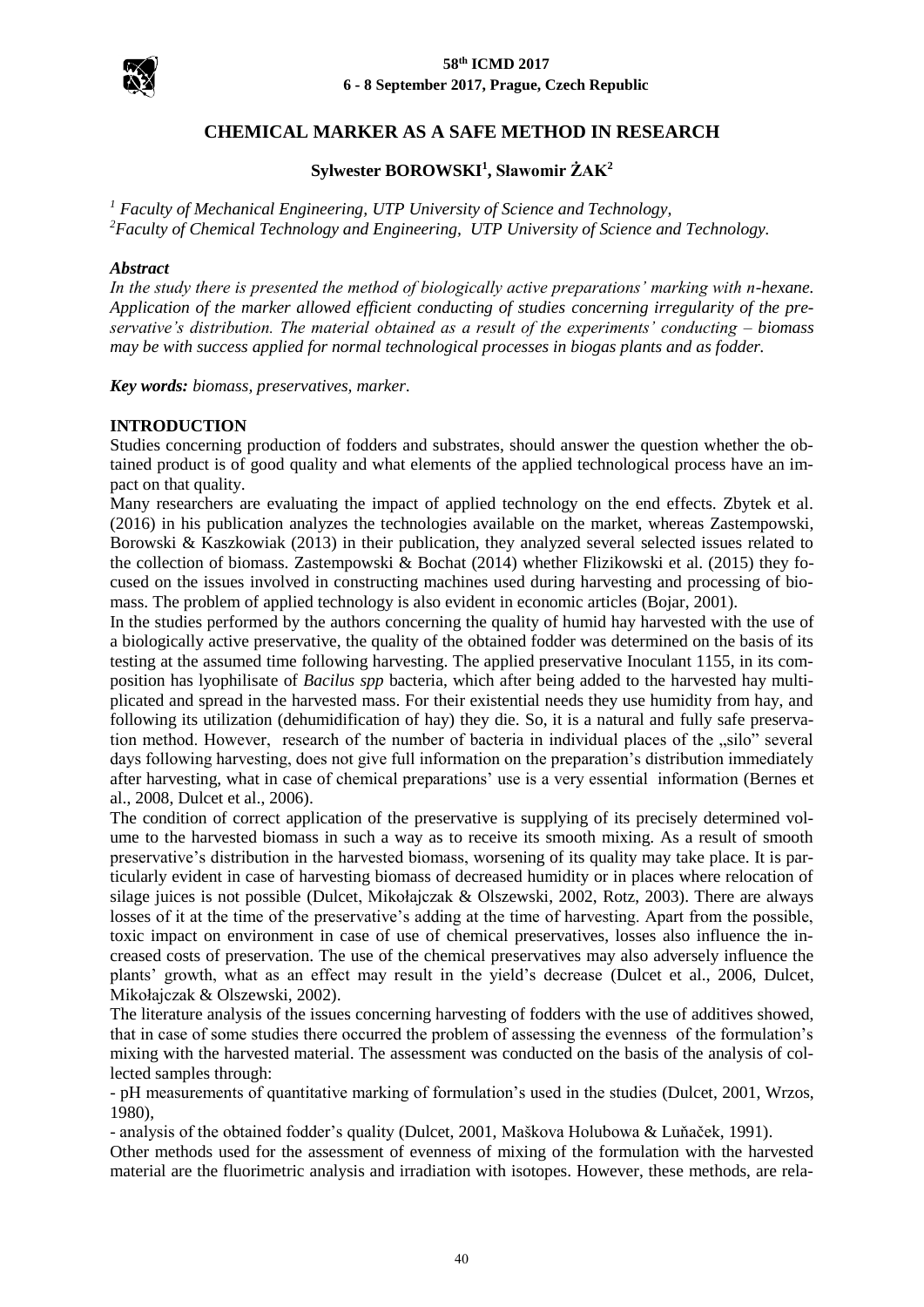

#### **58th ICMD 2017 6 - 8 September 2017, Prague, Czech Republic**

tively difficult to be used, and fodders remaining after studies conducted in such a manner may not be fit for feeding (Koch, 1985, Wittenberg 1997).

The purpose of this study is presentation of the method of marking biologically active preparations with the use of n-hexane and the obtained results of the studies.

## **MATERIALS AND METHODS**

In the studies there was used the solid granulated preparation Inoculant 1155 of Pioneer of the following physical properties: bank mass 1040 kg ⋅ m<sup>-3</sup>, relative humidity 2,5 %, average diameter of granules 0,87 mm. The preparation was applied in the volume of 0,1 % (1 kg per ton of humid hay). The preparation comprises lyophilisate of natural bacteria *Bacilus spp.* and calcium carbonate. The guaranteed number of live bacteria is  $1 \cdot 108$  cfu  $\cdot$  g<sup>-1</sup>.

For the needs of the experiment, the microbiological preparation Inoculant 1155 was marked with a contact method ensuring high efficiency (fig. 1). The marker's odour was passed through the preparation's bed till the moment of the indicator's saturation (Kondo et al., 2001).



Fig. 1. Marking of Inoculant preparation with the use on n-hexane with the use of the contact method.

The applied marker creates a physical bond with the preparation (fig. 2) which disintegrates under the influence of an extraction solvent.



Fig. 2. Scheme of the marker molecules' connections with a microbiological preparation.

In order to obtain repeatable results, the algorithm of procedure was developed. The taken sample, after separation of coarse impurities is subject to be dried to solid mass in order to mark the content of water. Then, the dried mass is homogenised just to be fragmented to the level below 150,0  $\mu$ m. A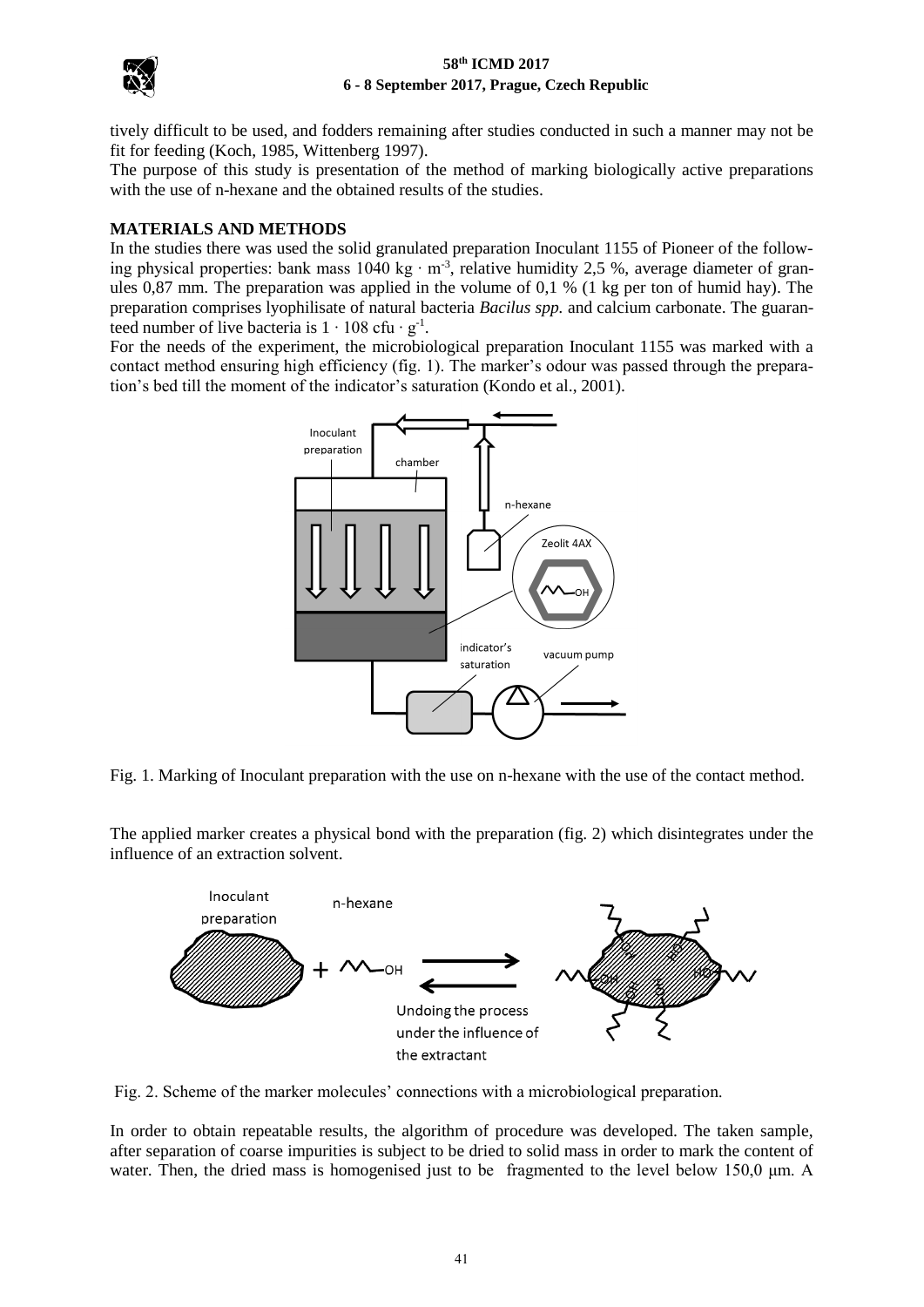

### **58th ICMD 2017 6 - 8 September 2017, Prague, Czech Republic**

fragmented sample is subject to extraction (extraction solvent – 150,0 ml) in the arrangement liquid (acetone) – solid body in the temperature of  $20\pm1,00C$  with the use of centrifuge for 24 hours in a tightly closed conical flasks of capacity of 250,0 ml. Having spinned the solid bodies on the centrifuge, take with a microsyringe from the decantate 2,0-3,0 μl of acetone sample for the purposes of analyte's marking with the use of the gas chromatograph and a mass spectometer.

For the tests there was used the gas chromatograph HP 5890 series II Hewlett Packard (column HP-1, of the length – 30,0 m, diameter  $\varphi$  – 0,53 mm, phase Hypersil ODS Shandon) with detector AED and ECD and a mass spectometer (MS 5972 series Mass Selective Detector – column: Pona of the length 25,0 m, diameter  $\varphi$  – 0,33 mm). The analysis was conducted in the mode of temperature programming: 20-120OC/10 min., 120-180OC/20 min. and 180-260OC/20 min.

### **RESULTS AND DISCUSSION**

For the purposes of the developed method's verification, preliminary studies have been conducted. Pursuant to the assumed algorithm, the quantitative marking of the external standard was conducted. The level of n-hexane's recovery obtained in the studies amounted to 89,1 - 94,6% at the time of that alcohol's retention  $TR - 11,2 - 11,4$  min. The obtained results are presented in figure 3.



Fig. 3. Dependency of the concentration of n-hexane marked in the preliminary studies.

As a result of the conducted analysis, the recourse equation (1) at the significance level  $p = 0.05$  has been determined. It is a linear function and is characterized by high determination coefficient  $R<sup>2</sup> = 0.977$ , what proves good determination of the functional dependencies.

$$
y = 0.0098 \cdot x \tag{2}
$$

# **CONCLUSIONS**

Application of the new method of microbiological preparation's marking with the use of h-hexane makes it possible to obtain information of the microbiological preparation's distribution directly following harvesting. This method allows conducting of the experiment in the conditions identical to those occurring in agrarian practice.

Application of the marker allows application of quick methods of analysis with the use of gas chromatograph and mass spectometer. It is an environment-friendly method, and fodder that remained after taking of samples is safe for microorganisms occurring in fermentative bed and for animals.